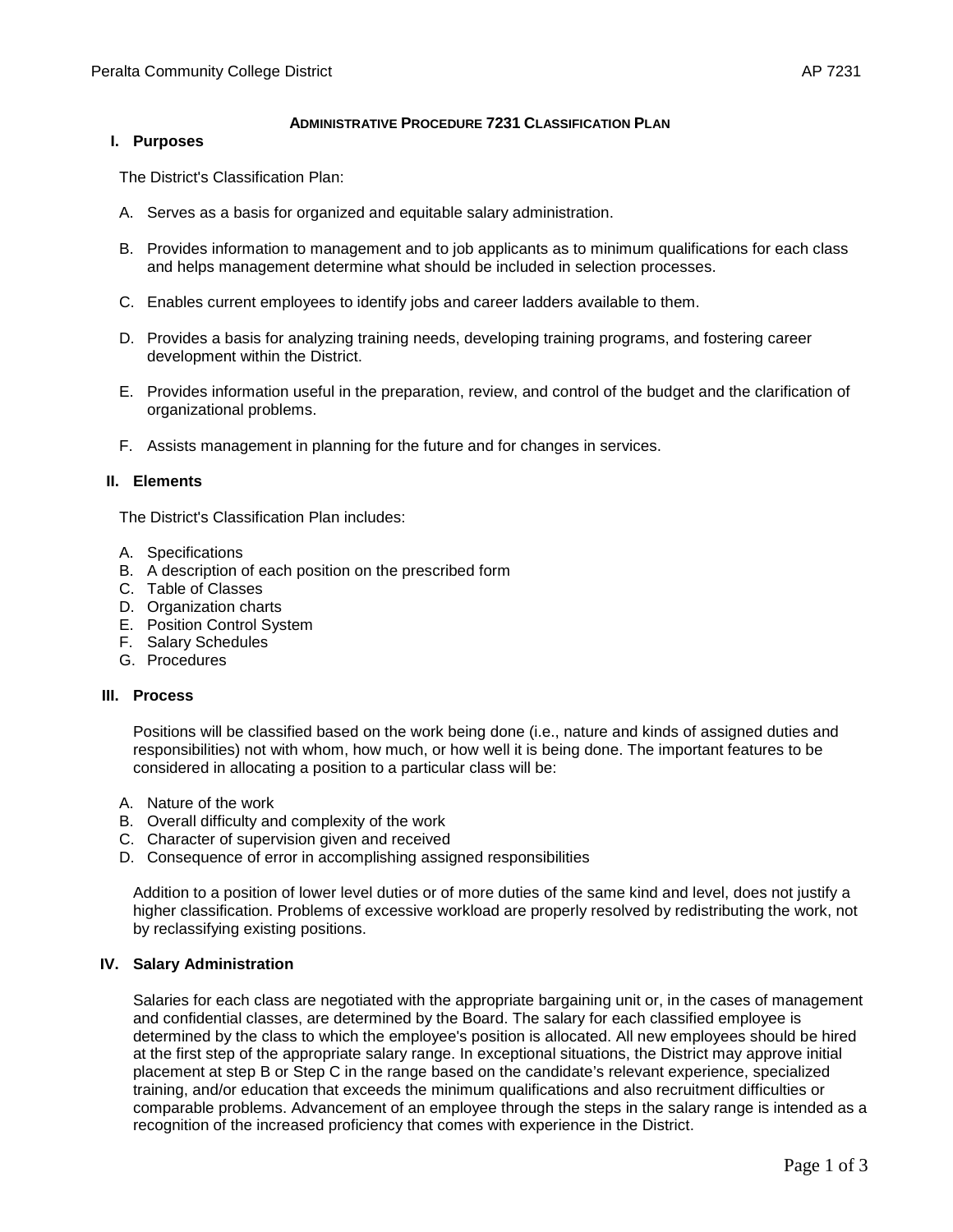# **V. Definitions**

- A. Class -- a group of positions for which the duties and responsibilities are sufficiently similar that a) the same official title and minimum qualifications can be appropriately applied to all, and b) the same treatment is appropriate to all with respect to selection and other personnel processes. The same negotiated or Board-determined salary range applies to all positions in a single class. Classes will be defined as broadly as is both feasible and consistent with good personnel practice. Each class is defined in a specification.
- B. Position -- a combination of duties and responsibilities assigned by management to be performed by one person. A position may be full- or part-time, temporary or permanent, filled or vacant.
- C. Position Control -- the numbering system used to identify authorized positions for purposes of recruitment, budgeting, classification and meeting of other organizational needs.
- D. Position Description -- a specific description of the major and on-going duties and responsibilities assigned to a single position. A regular minimum number of assigned hours per day, days per week, and months per year will be designated for each position; this information will be considered to be a part of the position description.
- E. Series -- two or more classes which are similar in duties and nature of work but which differ in levels of difficulty and responsibility. Classes in a series normally constitute a line of promotion.
- F. Specification -- the document that provides for each class: a designated title, a class purpose, a general description of typically assigned duties and responsibilities (examples of typical duties), minimum qualifications (included education, licenses where applicable, experience, knowledge, skills and abilities), and characteristics that distinguish it and its series from other classes and series. Types of specifications include:
	- 1. Single class specification: describes only one class.
	- 2. Series specification: describes a single series.
	- 3. Multi-class specification: describes a group of classes which are comparable in level and kind of work but which differ from one another in terms of specific skill or field of expertise required.
- G. Salary schedule -- a document listing negotiated or Board-established salary ranges by class.
- H. Class Concept Summary -- a summary of al elements of a specification except the knowledge, skill, and ability qualifications and Examples-of-Typical-Duties sections. Upon approval by the Board of the applicable Class Concept Summary:
	- 1. The Chancellor is delegated authority to complete and approve the specification (including Examples of Typical Duties and Knowledge, Skill, and Ability requirements).
	- 2. All specifically named classes will be determined to have been established by the Board.
	- 3. The Chancellor is delegated authority to establish additional specific classes or series within a multiclass specification or a multi-class series specification.

## **VI. Bi-Lingual Classes**

Any Class may be modified by the addition of a specific language requirement following the class title. Addition of a bi-lingual requirement constitutes the creation of a new class.

## **VII. Maintenance**

Assignment of duties and responsibilities to positions is a line management function. Classification of